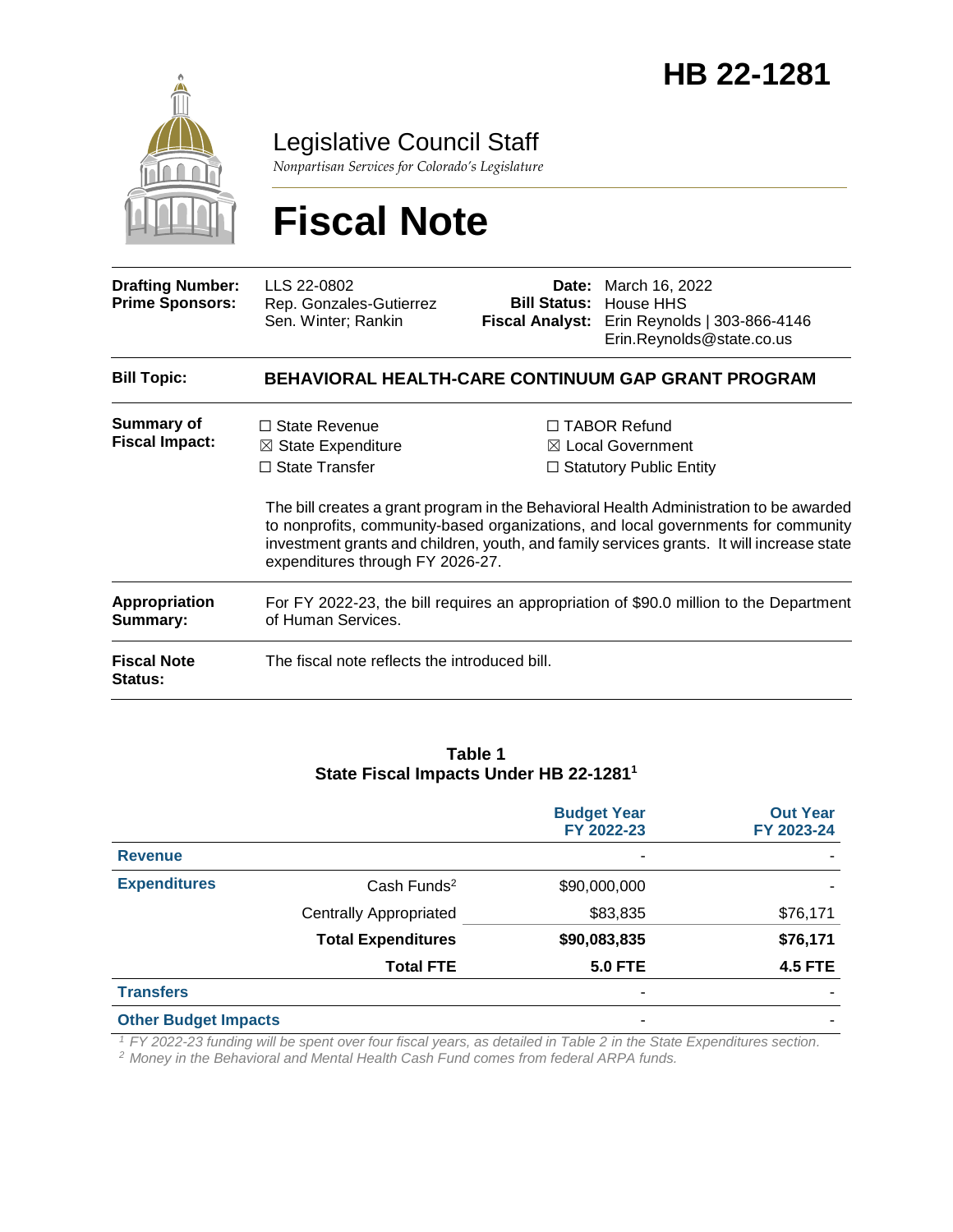Page 2

# Page 2<br>March 16, 2022 **HB 22-1281**

# **Summary of Legislation**

The bill creates the Community Behavioral Health-Care Continuum Gap Grant Program to be administered by the Behavioral Health Administration (BHA) and appropriates \$90.0 million from the Behavioral and Mental Health Cash Fund to the grant program. Of the money appropriated, the BHA must award \$45.0 million for community investment grants and \$45.0 million for children, youth, and family services grants. Grants may be awarded to nonprofit and community-based organizations as well as local governments that identify a source of contributing funds or non-financial contributions. The BHA must begin accepting grants applications no later than December 31, 2022.

The BHA must develop a behavioral health-care services assessment tool that grant applicants can use to identify regional gaps in services on the behavioral health-care service continuum. In awarding grants, the BHA must give preference to applicants providing a service that addresses a gap in services identified with the assessment tool.

Grant recipients are required to spend or obligate grant funding by December 31, 2024, and spend all funding by December 31, 2026. Grant recipients may use no more than 10 percent of grant funding for administrative costs. Each grant recipient must report to the BHA information about the use of the grant award. The Department of Human Services (DHS) must report on the grant program during its SMART Act hearing. The bill is repealed January 31, 2027.

### **Background**

The Behavioral Health Transformational Task Force recommended that the General Assembly address gaps in the continuum of care through grants to local governments and community-based organizations using federal American Rescue Plan Act (ARPA) funds.

### **State Expenditures**

The bill increases state expenditures in the Department of Human Services by \$90.0 million over four and a half fiscal years, from FY 2022-23 through FY 2026-27. Expenditures are shown in Table 2 and detailed below.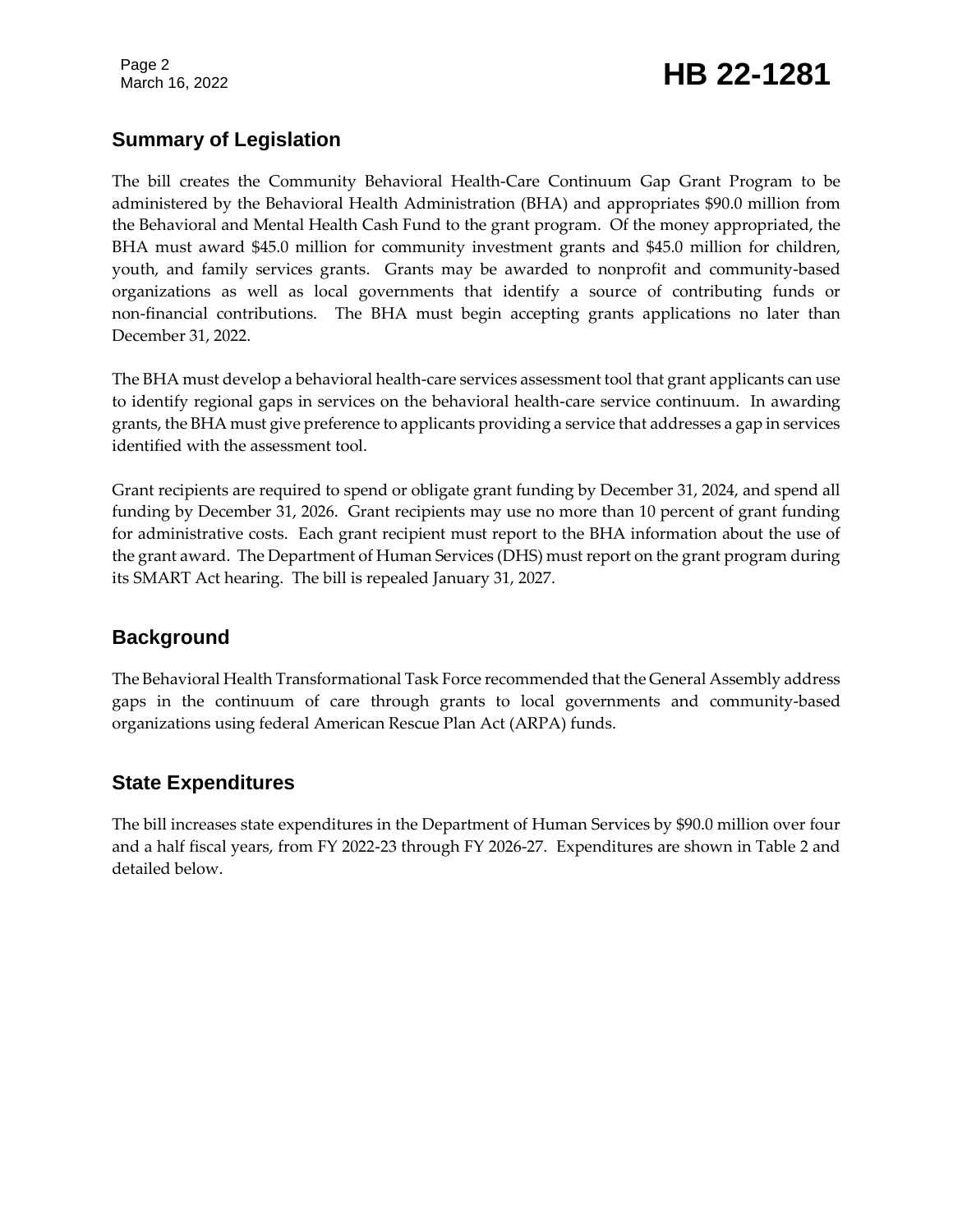# Page 3<br>March 16, 2022 **HB 22-1281**

|                                           | FY 2022-23     | FY 2023-24     | FY 2024-25     | FY 2025-26     |
|-------------------------------------------|----------------|----------------|----------------|----------------|
| <b>Department of Human Services</b>       |                |                |                |                |
| <b>Personal Services</b>                  | \$376,151      | \$346,535      | \$316,920      | \$316,920      |
| <b>Operating Expenses</b>                 | \$6,750        | \$6,075        | \$5,400        | \$5,400        |
| <b>Capital Outlay Costs</b>               | \$31,000       |                |                |                |
| <b>Community Investment Grants</b>        | \$5,536,803    | \$16,610,409   | \$11,073,606   | \$11,073,606   |
| Children, Youth, Family Services Grants   | \$5,536,803    | \$16,610,409   | \$11,073,606   | \$11,073,606   |
| Centrally Appropriated Costs <sup>2</sup> | \$83,835       | \$76,171       | \$68,507       | \$68,507       |
| <b>Total</b>                              | \$11,571,342   | \$33,649,599   | \$22,538,039   | \$22,538,039   |
| <b>Total FTE</b>                          | <b>5.0 FTE</b> | <b>4.5 FTE</b> | <b>4.0 FTE</b> | <b>4.0 FTE</b> |

#### **Table 2 Expenditures Under HB 22-1281**<sup>1</sup>

*<sup>1</sup> Expenditures may continue through mid-FY 2026-27 within the resources shown in Table 2.* 

*<sup>2</sup> Centrally appropriated costs are not included in the bill's appropriation.*

**Department of Human Services.** Over four fiscal years, the DHS requires 1.0 FTE Contract Administrator, 2.0 FTE Program Management, and 1.0 Data Manager to oversee grant award selection, contracts, and compliance; oversee contracts in each grant program; and provide reporting. In addition, the DHS requires 18 months of a Grants Specialist to support applicants with writing and budgeting in FY 2022-23 and FY 2023-24. Overall, costs for the DHS represent 2 percent of grant funding.

 **Grants.** Grant amounts assume grants will be awarded in equal amounts over four fiscal years, except that first-year funding will rollover into FY 2023-24. The actual timing of issuing grants may differ depending on applications received and BHA funding decisions.

**Centrally appropriated costs.** Pursuant to a Joint Budget Committee policy, certain costs associated with this bill are addressed through the annual budget process and centrally appropriated in the Long Bill or supplemental appropriations bills, rather than in this bill. These costs, which include employee insurance and supplemental employee retirement payments, are shown in Table 2.

### **Local Government**

Local governments that apply for and receive grants will have a corresponding increase in revenue and expenditures.

# **Effective Date**

The bill takes effect upon signature of the Governor, or upon becoming law without his signature.